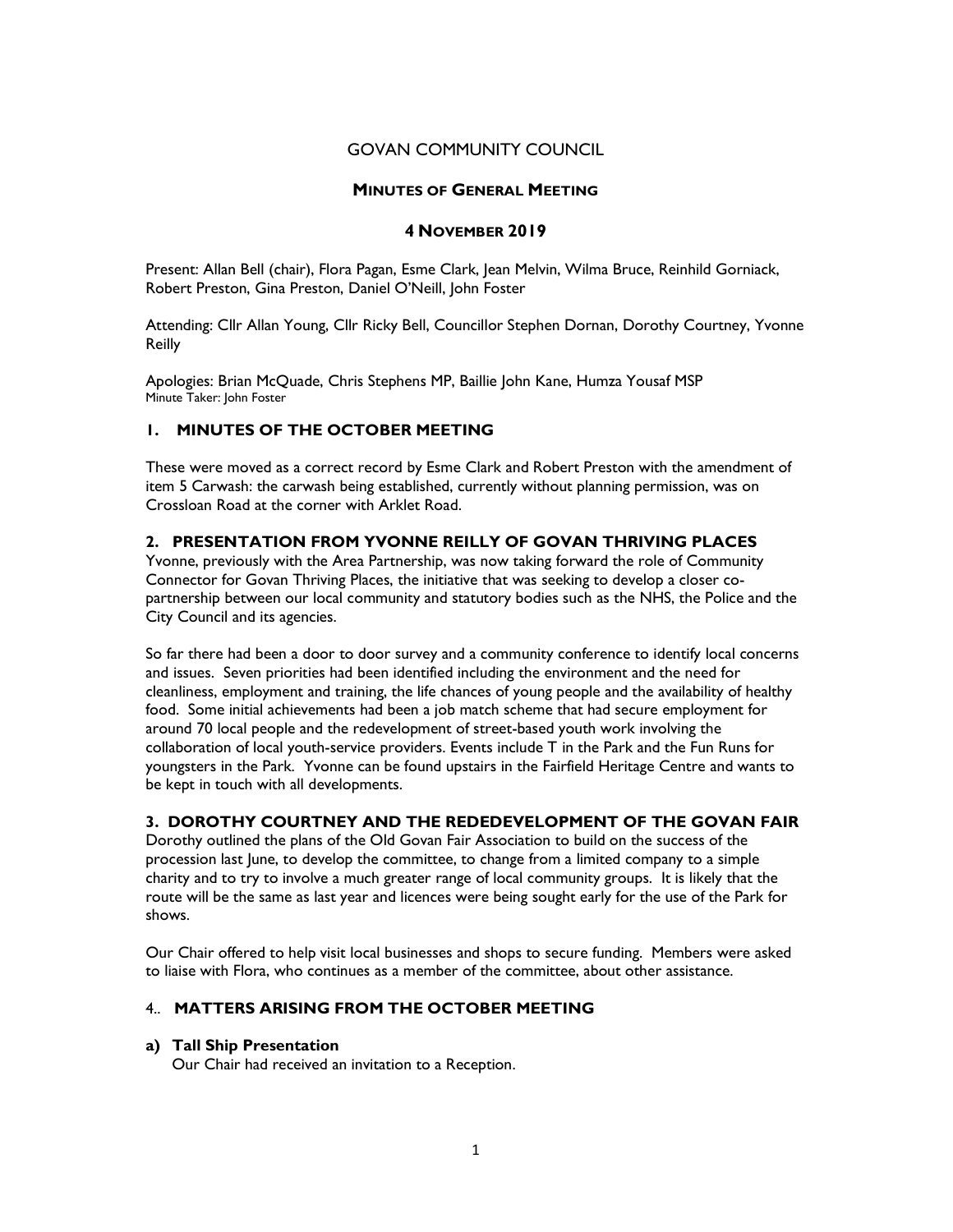#### b) Govan Money Matters

Our Secretary had written a very strong letter of support stressing the importance of Money Matters for the regeneration of the area and the fight against poverty.

#### c) Refugees and asylum seekers: right to work and evictions

There was no further news on this front. Agreed to come back to the issue of continuing the campaign for the right to work for asylum seekers.

# d) Presence of police at Council meetings

There was again no attendance. It was hoped that the new superintendent would be attending the next Area Committee the following week. Our Vice Chair was in the process of drafting a Freedom of Information request for local crime trends.

## e) Blocked gullies, road flooding and dog fouling

The gullies at 233 to 235 Langlands Road continued blocked and the road was still flooded. This also was the case around the bus stop at the north-east end of Craigton Road with both the road and the pavement flooded. Yvonne Reilly noted the problem of dog fouling in Elder Park and suggested a citizen-led initiative to shame those allowing their dogs to foul.

#### f) Rangers Community Forum

Our Chair was attending this month's meeting which would consider parking issues. Councillor Dornan expressed concern that RFC was proposing to sell off half its existing carpark and this could only worsen parking. .

### g) Petition on legal position of pre-1989 Housing Association tenants

The petition had been considered on 10 October and the Petitions Committee had agreed to write to the Scottish Government, the First Tier Tribunal and COSLA requesting their comments. Their responses were due in four weeks of this date. The Petitioners, Central Govan Tenants with the support of the Community Council, would then have four weeks in which to respond.

## i) Consultation on the Transport (Scotland) Bill

Our Vice Chair reported that the Bill had now passed through all stages in Parliament and would shortly receive formal Assent. It was now amended to permit local authorities to formally own services as well as providing them arm-length as in Lothians. It was AGREED to write to the City Council asking about the outcome of its feasibility study and requesting that it now proceed to take up the options of City ownership and expedite discussions to take over the undertakings of First Bus. Copies of the letter should go to our Councillors.

### h) Cleansing Services: following through decisions of the Strategy meeting

A letter had been written to the Scottish Government Finance Secretary stressing the serious consequences for health and well-being of the cuts imposed on City Council services, particularly Cleansing. As yet there had been no response.

i) Paving of Govan Road and Burleigh Street area – access by emergency vehicles and enforcement of parking restrictions

A letter had been sent to the Leader of the Council stressing the need to redevelop the parking warden service, now directly under council control. As a result of the reconfiguration of roads in Central Govan, particularly Pearce Lane and Burleigh Street, there were areas where it was impossible for emergency vehicles to gain access if there was parking on the double yellow lines. Currently there was little or no enforcement.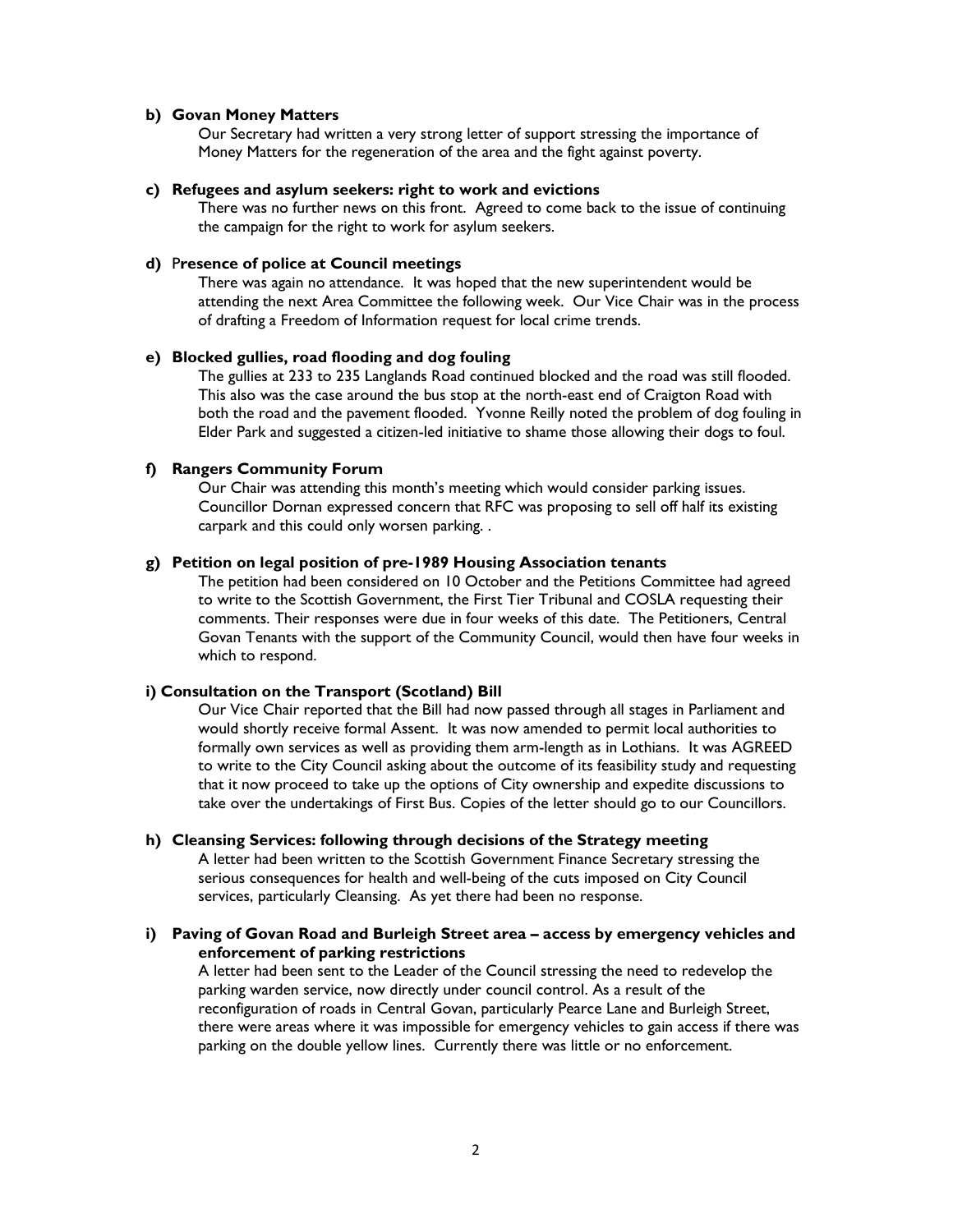# j) Elder Park

Grass cutting, and particularly the removal of the cut grass, remained inadequate and was problematic for Park users.

#### l) Cleaning of closes in Elderpark HA area

Our Chair had spoken to officers of the Housing Association and their had been a great improvement.

### k) Paul Macalinden: concerts

Our Secretary praised the Concert at the Elder Park Library on 24 October and urged attendance at the remaining events on Thursdays between 1 p.m. and 2.30 on 21 November and 12 December.

# l) Mr Chaudhry: Proposals for the redevelopment of the Lyceum

Agreed that we consider an invitation for January.

# 5. COMMUNITY COUNCIL ORGANISATION

#### a) Audited Accounts

These would be available for submission on 6 November.

# b) Govan Letter

1,000 copies of the October edition had been distributed. It was also available on the Community Council website.

#### c) Computing equipment

Our Secretary had the form for the application for funding from the City Council to cover the £500 cost of a laptop plus printer/scanner to Democratic Services and would resubmit now that the Constitution had been signed and the audited accounts were available.

# 5. PLANNING

#### There was one application: Govan Cross for 4 December between 3 and 6 p.m.

This was for Govan Loves Christmas from Govan HA and included a Christmas tree, stage, Rides and a market with 40 stalls. AGREED

# 6. CORRESPONDENCE AND SECRETARY'S REPORT

Our Secretary read one item of correspondence from our outgoing MP Chris Stephens who detailed arrangements for the handling of continuing cases and pledged to ensure that all continuing business would be maintained subsequent to the election on 12 December.

# 7. REPORTS FROM ELECTED MEMBERS

Most issues were covered in the course of the meeting

# COUNCILLOR DORNAN

Ibrox Community Trustl Cllr Dornan reported on the establishment of a Community Trust to administer – with representatives of all local Community Councils. It was AGREED that our Chair be nominated on behalf of Govan Community Council.